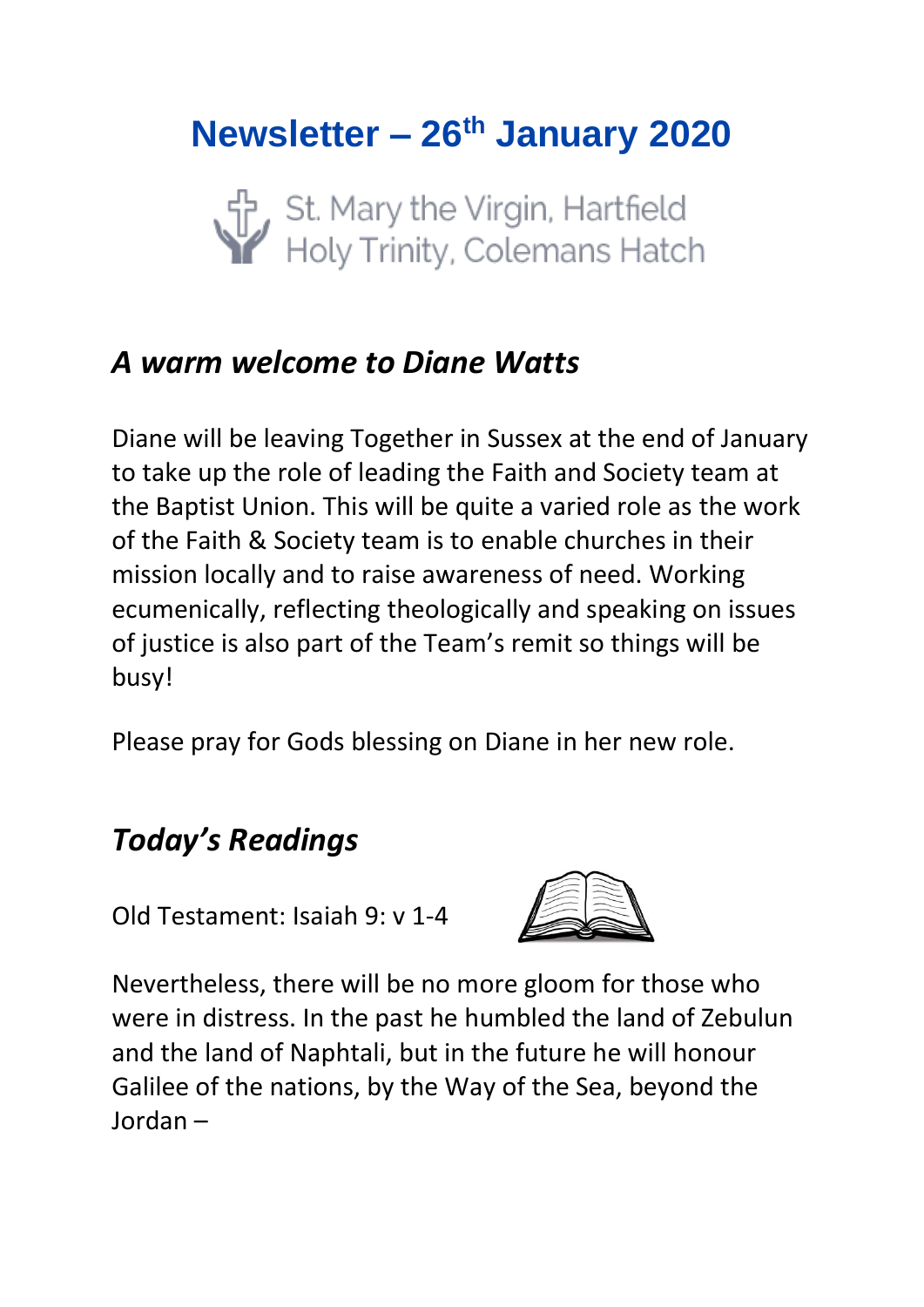The people walking in darkness have seen a great light; on those living in the land of deep darkness a light has dawned. You have enlarged the nation and increased their joy; they rejoice before you as people rejoice at the harvest, as warriors rejoice when dividing the plunder. For as in the day of Midian's defeat, you have shattered the yoke that burdens them, the bar across their shoulders, the rod of their oppressor.

New Testament: Matthew 4: v 12-23

#### **Jesus begins to preach**

When Jesus heard that John had been put in prison, he withdrew to Galilee. Leaving Nazareth, he went and lived in Capernaum, which was by the lake in the area of Zebulun and Naphtali –to fulfil what was said through the prophet Isaiah:

'Land of Zebulun and land of Naphtali, the Way of the Sea, beyond the Jordan, Galilee of the Gentiles – the people living in darkness have seen a great light; on those living in the land of the shadow of death a light has dawned.'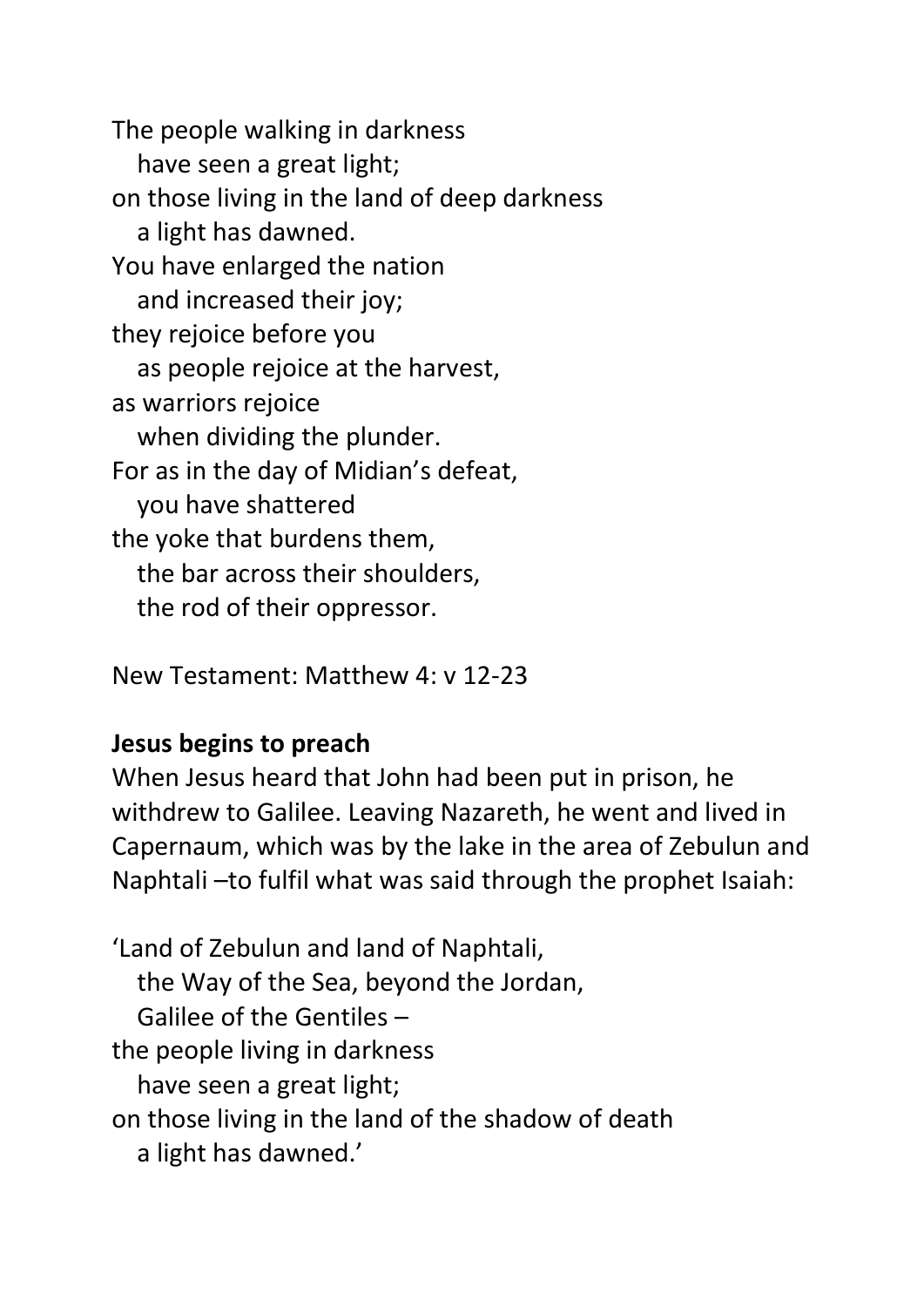From that time on Jesus began to preach, 'Repent, for the kingdom of heaven has come near.'

### **Jesus calls his first disciples**

As Jesus was walking beside the Sea of Galilee, he saw two brothers, Simon called Peter and his brother Andrew. They were casting a net into the lake, for they were fishermen. 'Come, follow me,' Jesus said, 'and I will send you out to fish for people.' At once they left their nets and followed him.

Going on from there, he saw two other brothers, James son of Zebedee and his brother John. They were in a boat with their father Zebedee, preparing their nets. Jesus called them, and immediately they left the boat and their father and followed him.

### **Jesus heals the sick**

Jesus went throughout Galilee, teaching in their synagogues, proclaiming the good news of the kingdom, and healing every disease and illness among the people.

## *Tim Jackson writes..*

When I began studying at St Augustine's over six years ago, I was uncertain about



what to expect but thought I would give it a go. It has turned out to be one of the best decisions that I have made.

The course is incredibly flexible, and you can study at a pace that suits you. I have been studying part-time, taken a year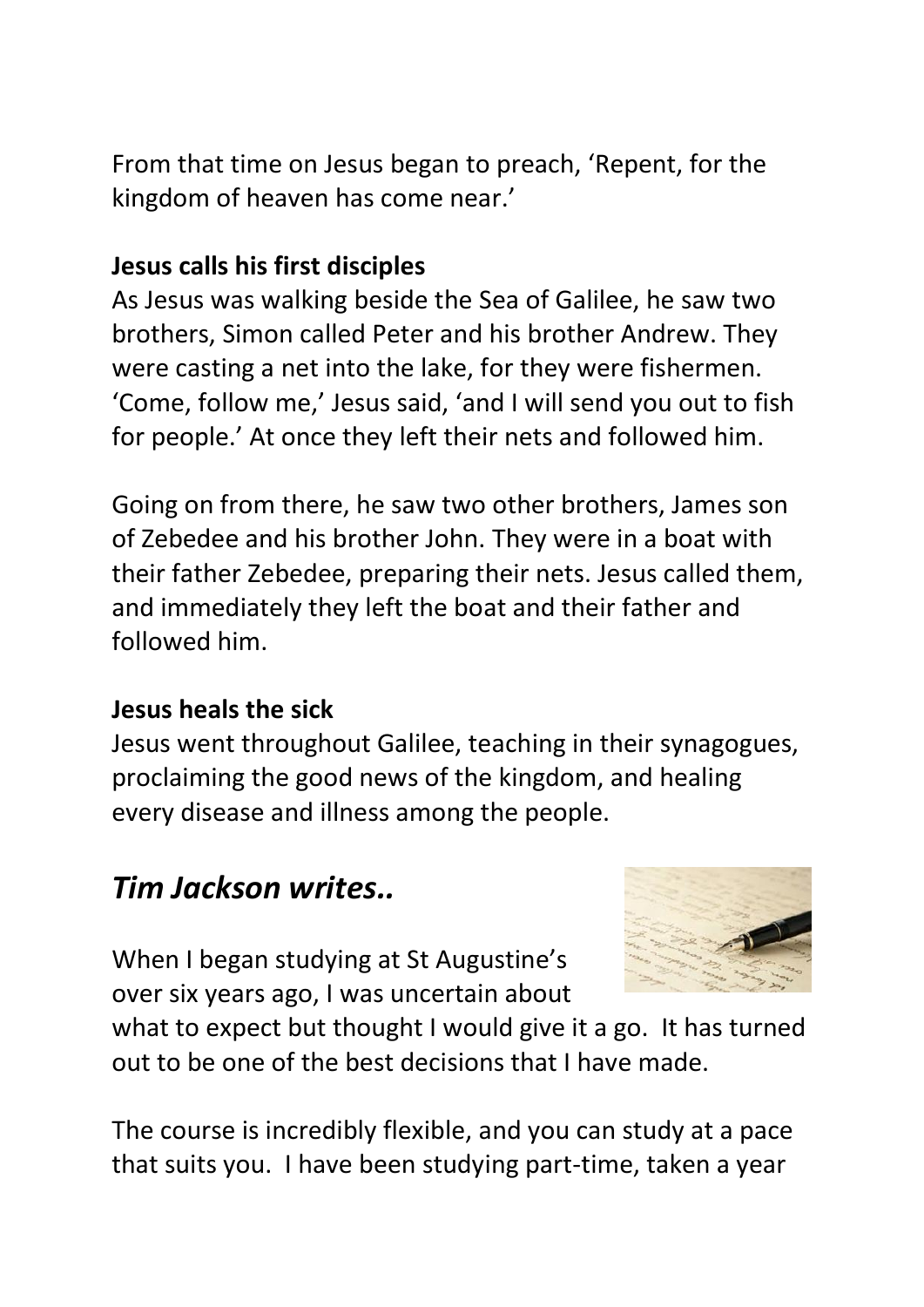out, and I am now 18 months away from completing an honours degree in "Theology, Ministry & Mission". If I had wanted I could have left the course with a lower level qualification after two or four years of study. Many people did so.

I have attended formal study sessions on Monday evenings at Southwark Diocesan offices 10 minutes from London Bridge Station and study days on alternative Fridays at the beautiful West Malling Abbey.

People on the course are independent students such as myself, people training as lay readers or for ordination. They come from all over South East England. This year am I studying with people from Brighton, Dover, Bedford, Cambridge, and from many locations in south London. It is a real mixture of people from inner city area, rural locations, towns, and regional cities.

My studies have significantly deepened my faith, greatly increased my understanding and considerably enhanced my worship. I have also made many new friends. While completing two assignments of 2,500 words every term can be demanding it is also very rewarding and means that you really have to think through what you have been studying.

It is not all one-way either. In my last assignment I used material from Ephesians that we are current enjoying studying in our weekly house groups.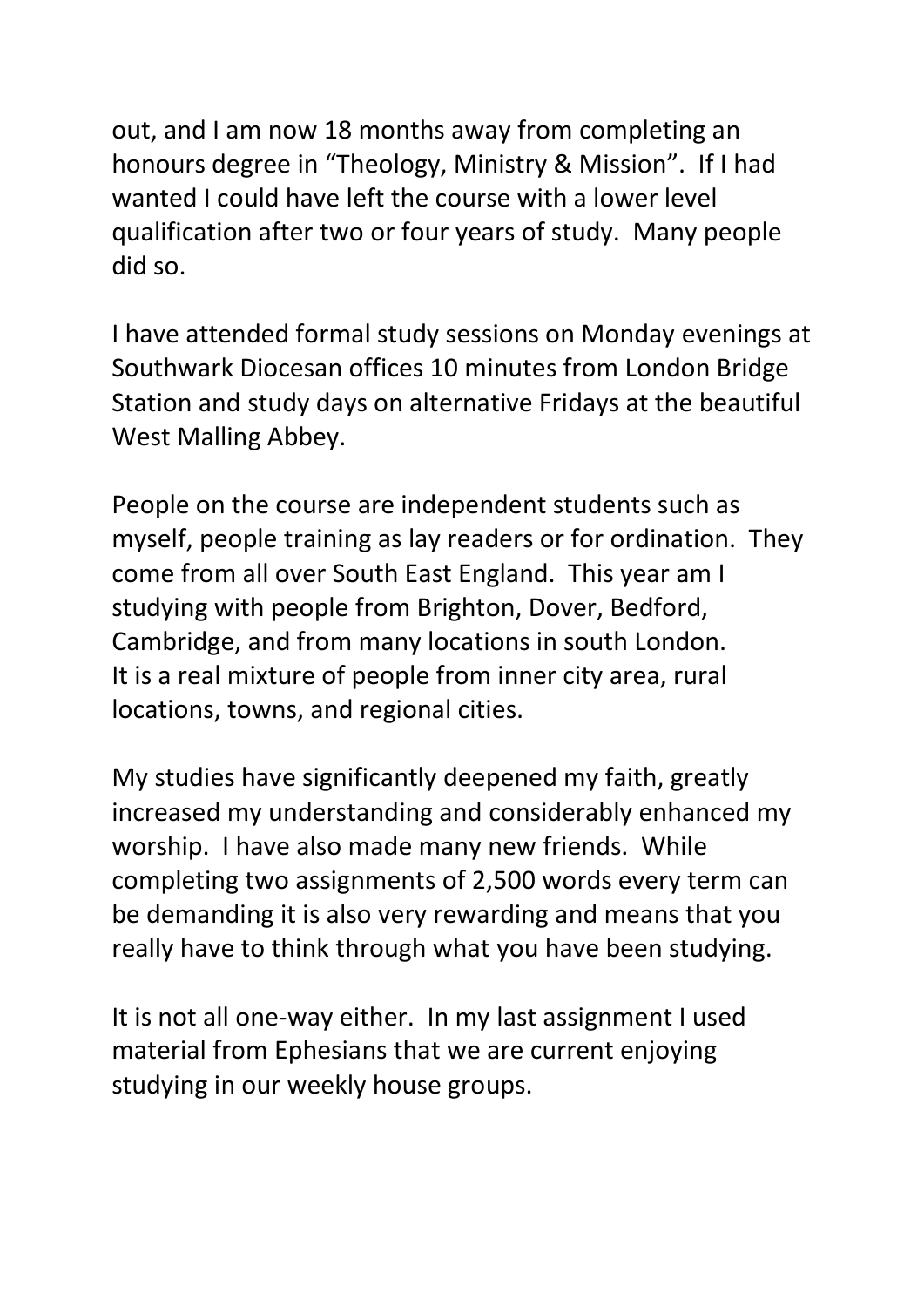If you what to know about my course or St Augustine's please contact me. Thank you to all of you that have taken an interest in my studies and have prayed for me in my efforts. Your continued support and prayers are very much appreciated. In particular, please pray that I may continue to deepen in my Christian understanding and faith, and that I may find ways of sharing that faith with all in our local community.

*Tim Jackson*

## *Lent 2020*

A sequence of services and times of reflection in St Marys Church during the period of Lent



**26th February at 11am: Ash Wednesday.** A time of prayer and Holy Communion with a cross of ash on the forehead for those who would like to receive it.

**4 th March 7:30 to 8:30pm** A short service of listening prayer by candlelight ending with Compline (short service of evening prayer)

**11th March 7:30 to 9:00pm** Theme will be sacred space with music and candlelight.

**18th March 7:30 to 9:00pm** Theme based on Psalm 86: Hear my prayer O Lord.

**25th March 7:30 to 9:00pm** Theme will be The Servant King.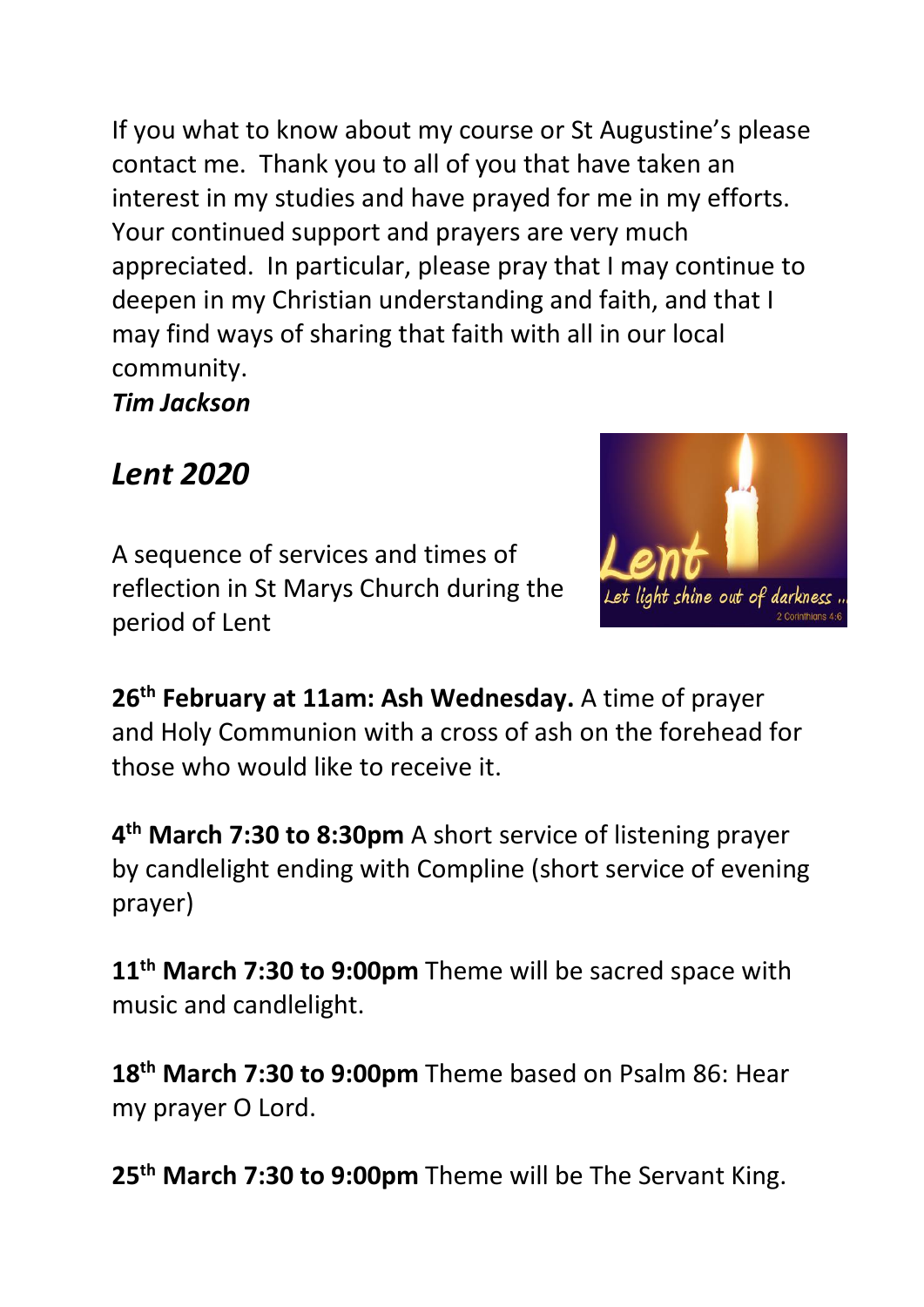### *For Your Prayers*



Pray for all who are undergoing tests or suffering with ill health at this time. We especially pray for Carol ( Joanne's Mum ) as she recovers from her knee operation. Also for Sue, Phil Reids mother and all those undergoing tests.

God our Father, we bring before you today those who suffer from illness or disability—those whose lives are profoundly affected by their illness.

*When they feel fragile and broken, remind them that you call them by name and hold them in the palm of your hand. When they feel devalued, remind them that they are made in the image Jesus. When they are reminded of different times in the past, lead them to grow in the faith that you love them today, as they are, in the reality of their lives this day. When they feel uncertain and fearful about the future, lead them to that perfect love which casts out all fear. When situations remind them not of what they can do,*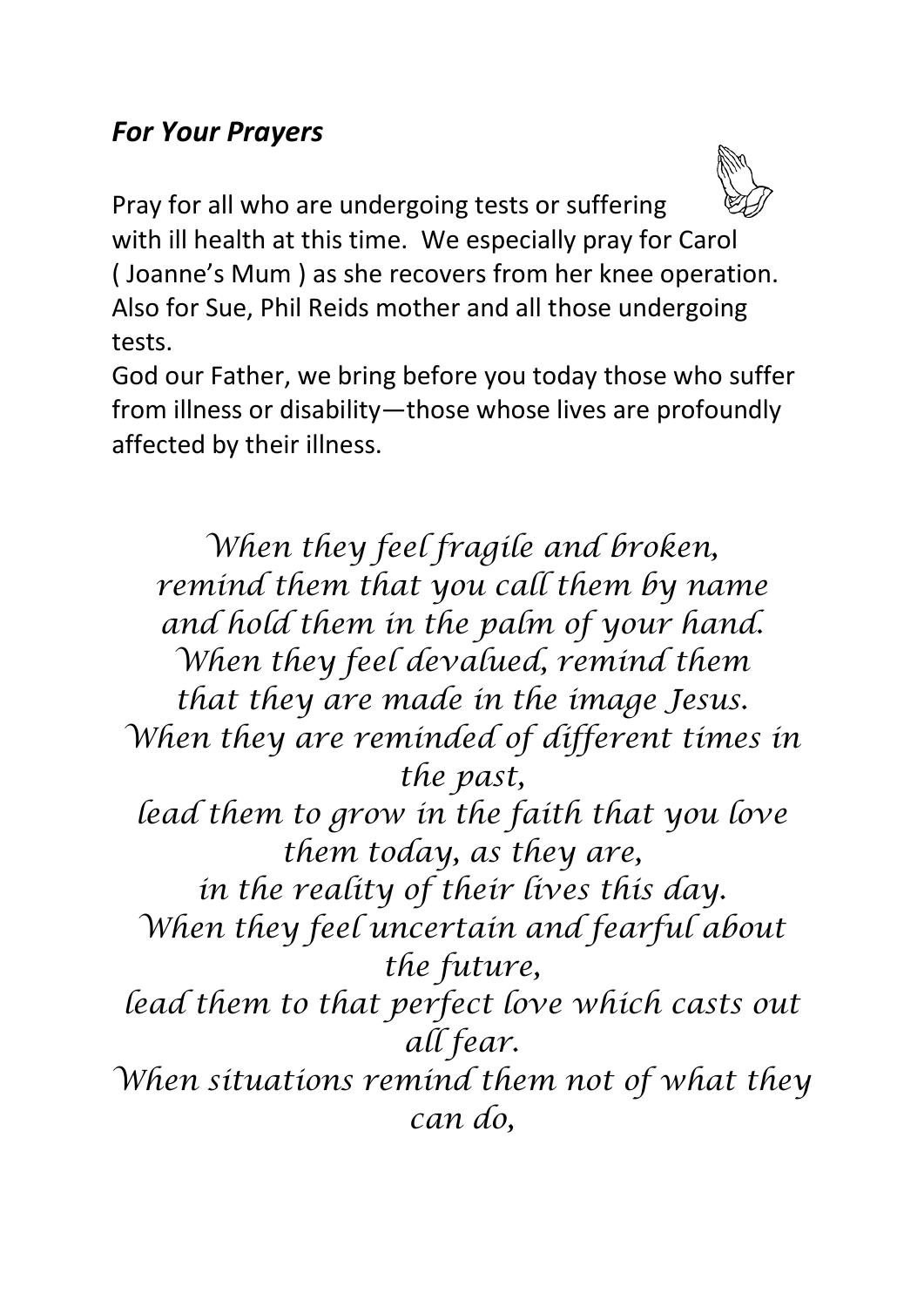*but of what they cannot do, remind them that love never fails.*

*May all of us, whatever our circumstances, never be so taken up with our own concerns that we do not see or respond to the needs of others, especially those who suffer in our midst. May we live with courage to respond to the challenges that each of us faces. Amen***.**

### *Baptism or Confirmation*



**Baptism** You are never to young or too old to start a journey of faith. A Christening is the same as a Baptism, and it is an outward sign in the form of a special service in church, where people make a commitment to follow Jesus. If it is a young child that is being Christened, adults will make promises on their behalf to help them on their journey of faith, learning about Jesus. When they get older they can confirm that they make these promises for themselves, at a service of Confirmation.

It may be that you were not baptised as a baby and would now like to consider being baptised as young person or an adult. If so, please contact Rev Julie to find out more.

**Confirmation** is a special church service in which a person confirms the promises that were made when they were baptized. If you were baptized at a christening when you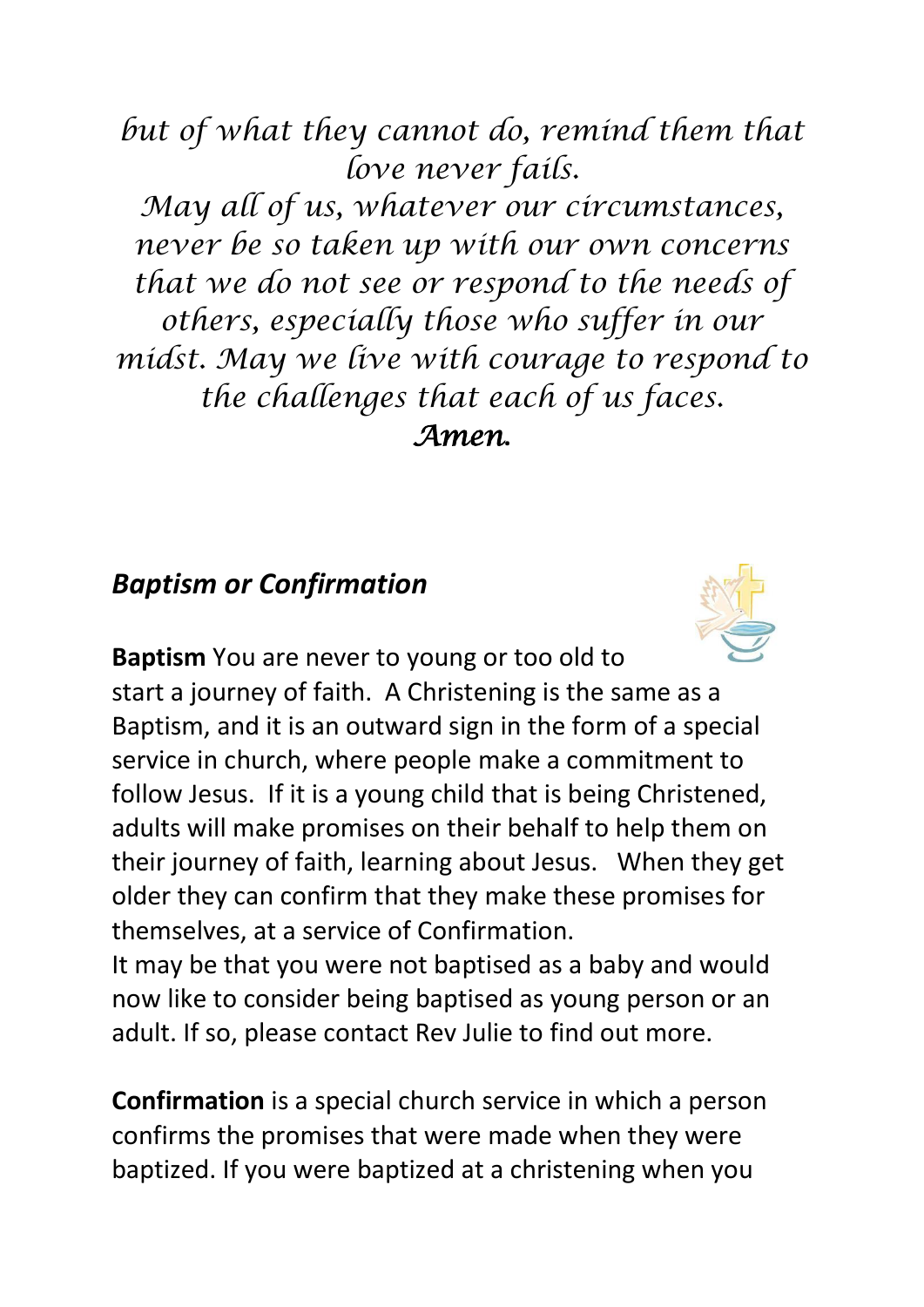were a child, your parents and godparents made these promises on your behalf.

As a young person or adult, you may be ready to affirm these promises for yourself and commit your life to following Jesus Christ. At a confirmation service, you make these promises for yourself. Your friends and family as well as the local Christian community will be there to promise to support and pray for you. The local Bishop will lay their hands on your head and ask God's Holy Spirit to give you the strength and commitment to live God's way for the rest of your life. I would love to talk to you if you would like to know more. *Rev Julie*

## *Trinity Café*

Over the past five years, we have seen the success of Trinity Café in Coleman's Hatch make a real difference for and with the community, providing home-made cakes and a warm welcome for all ages, all donations going to the upkeep of Trinity Hall and local charities. Thank you for all your support.

This year's chosen charity will be the **Crowborough First Responders.**

Future Café dates for your diary:

13th Feb - St Valentine 27th Feb - St David 12th March - St Patrick *Rev Julie and Team*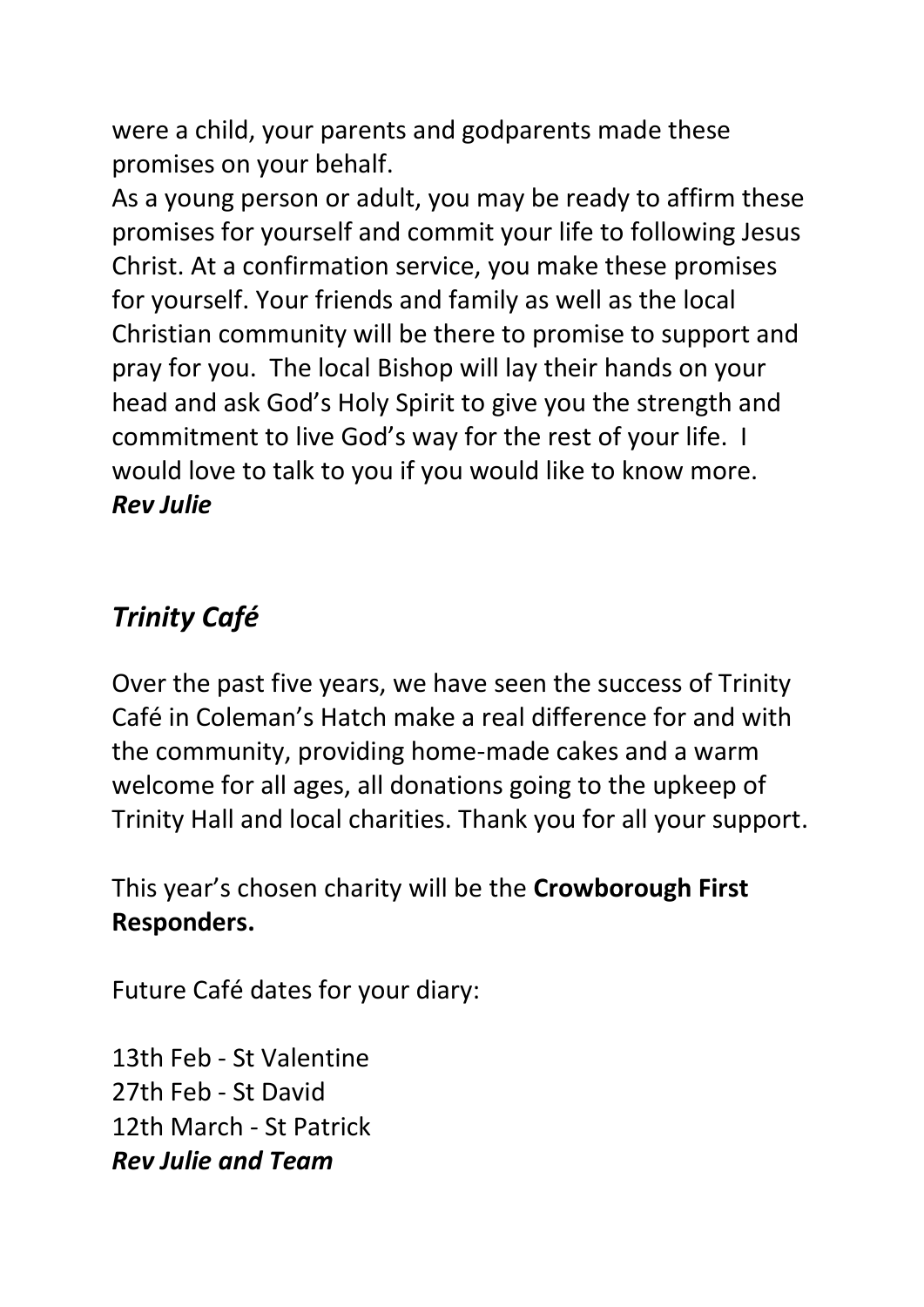## *Church Street Community Café*

We had a great response to our first gathering at the café. Thank you to the team. The next café will meet on the 30<sup>th</sup>



January and then 1<sup>st</sup> and 3<sup>rd</sup> Thursdays of the month. New flyers are available with all the dates to August 20<sup>th</sup>. A place where people can feel connected, make friendships and enjoy home-made cakes, coffee and tea. Everyone is welcome. All donations will go towards the upkeep of St Marys and local charities.

### *Revd Julie and Team*

### **Next Week's Services**

| <b>Presentation of Christ</b>        |
|--------------------------------------|
| 9:30am Holy Communion with Sunday    |
| <b>Discoverers and Big Breakfast</b> |
| 11am Matins                          |
| 6:30pm Choral Evensong               |
| Malachi 3:1-5 Luke 2: 22-40          |
|                                      |

## *Administrator*

If you have items for our newsletter please contact Trevor Sear [tgsear57@outlook.com](mailto:tgsear57@outlook.com) Working days Tuesday am and Thursday.

> Websites [www.hartfieldchurch.org](http://www.hartfieldchurch.org/) [www.colemanshatchchurch.org](http://www.colemanshatchchurch.org/)